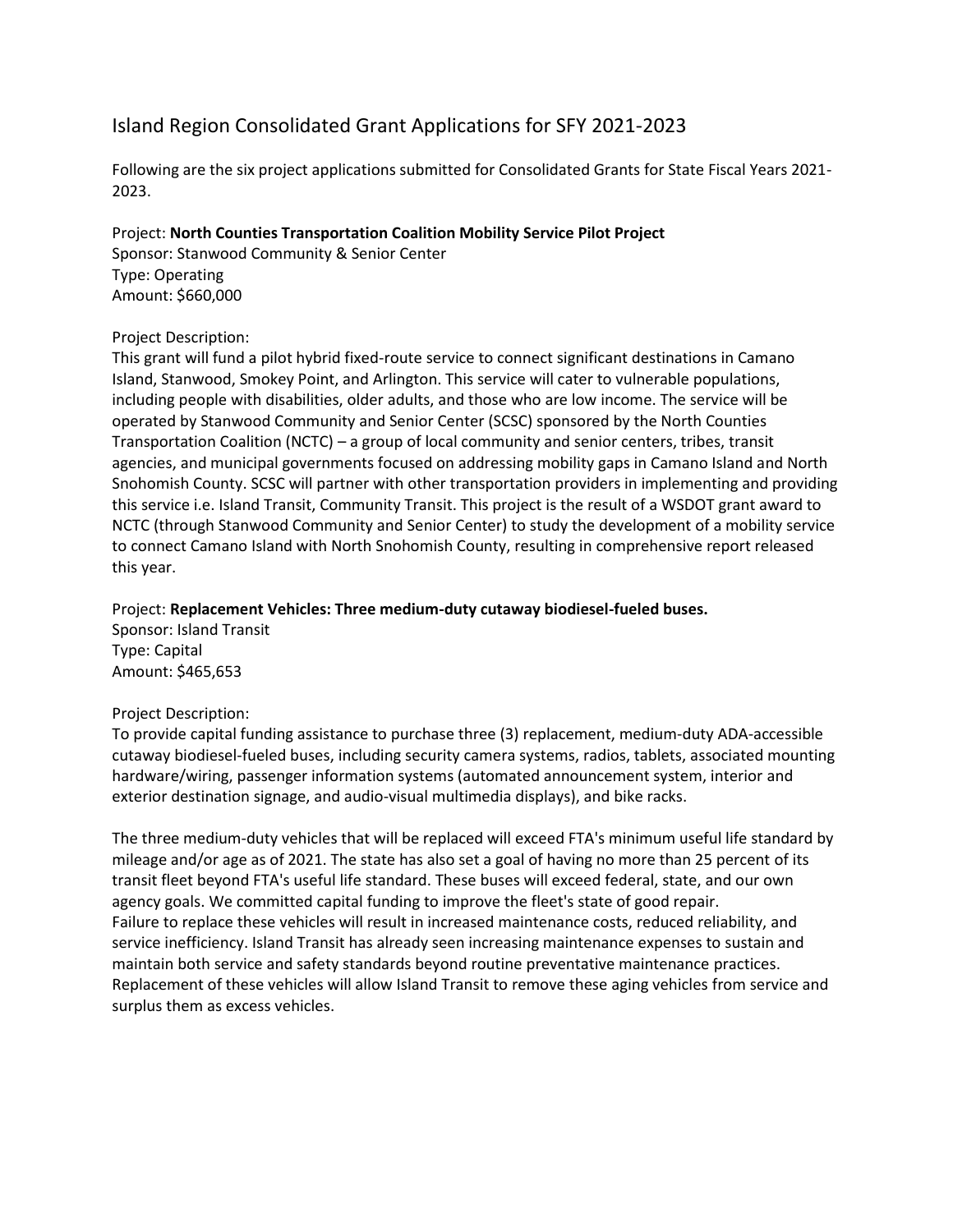Project: **Sustain Mobility Management Specialist Program** Sponsor: Island Transit Type: Mobility Amount: \$147,275

#### Project Description:

To provide funding assistance to continue the mobility management community outreach program. This program is designed to increase community awareness of Island Transit services by utilizing a mobility specialist who will provide education to individuals, community organizations, and social service agencies, including a focus on serving the special needs population. The tools used by the mobility specialist include meetings, articles, presentations, events, and tours, supported by printed materials and social media.

Island Transit's mobility management program has shown the need to expand the outreach program to all aspects of our communities about the services we offer and how we can assist in removing real and perceived barriers to using transit services. Our program has been designed to increase community awareness of Island Transit services by utilizing a mobility specialist who will provide education to individuals, community organizations, as well as engaging and where appropriate partnering with agencies. The mobility management specialist has also included a focus on assisting our special needs population in gaining greater independence and self-confidence to use the fixed route services. The tools used by the mobility specialist include meetings, articles, presentations, events, and tours, supported by printed materials and social media.

#### Project: **Replacement Vehicles: Five heavy-duty 35-foot hybrid-diesel buses**

Sponsor: Island Transit Type: Capital Amount: \$3,443,510

#### Project Description:

To provide capital funding assistance to purchase five (5) replacement, 35-foot heavy-duty ADAaccessible hybrid-diesel buses, including security camera systems, radios, tablets, associated mounting hardware/wiring, passenger information systems (automated announcement system, interior and exterior destination signage, and audio-visual multimedia displays), and bike racks.

The five heavy-duty vehicles that will be replaced will exceed FTA's minimum useful life standard by mileage and/or age as of 2021 and 2022. The state has also set a goal of having no more than 25 percent of its transit fleet beyond FTA's useful life standard. These buses will exceed federal, state, and our own agency goals. We committed capital funding to improve the fleet's state of good repair. Failure to replace these vehicles will result in increased maintenance costs, reduced reliability, and service inefficiency. Island Transit has already seen increasing maintenance expenses to sustain and maintain both service and safety standards beyond routine preventative maintenance practices. Replacement of these vehicles will allow Island Transit to remove these aging vehicles from service and surplus them as excess vehicles.